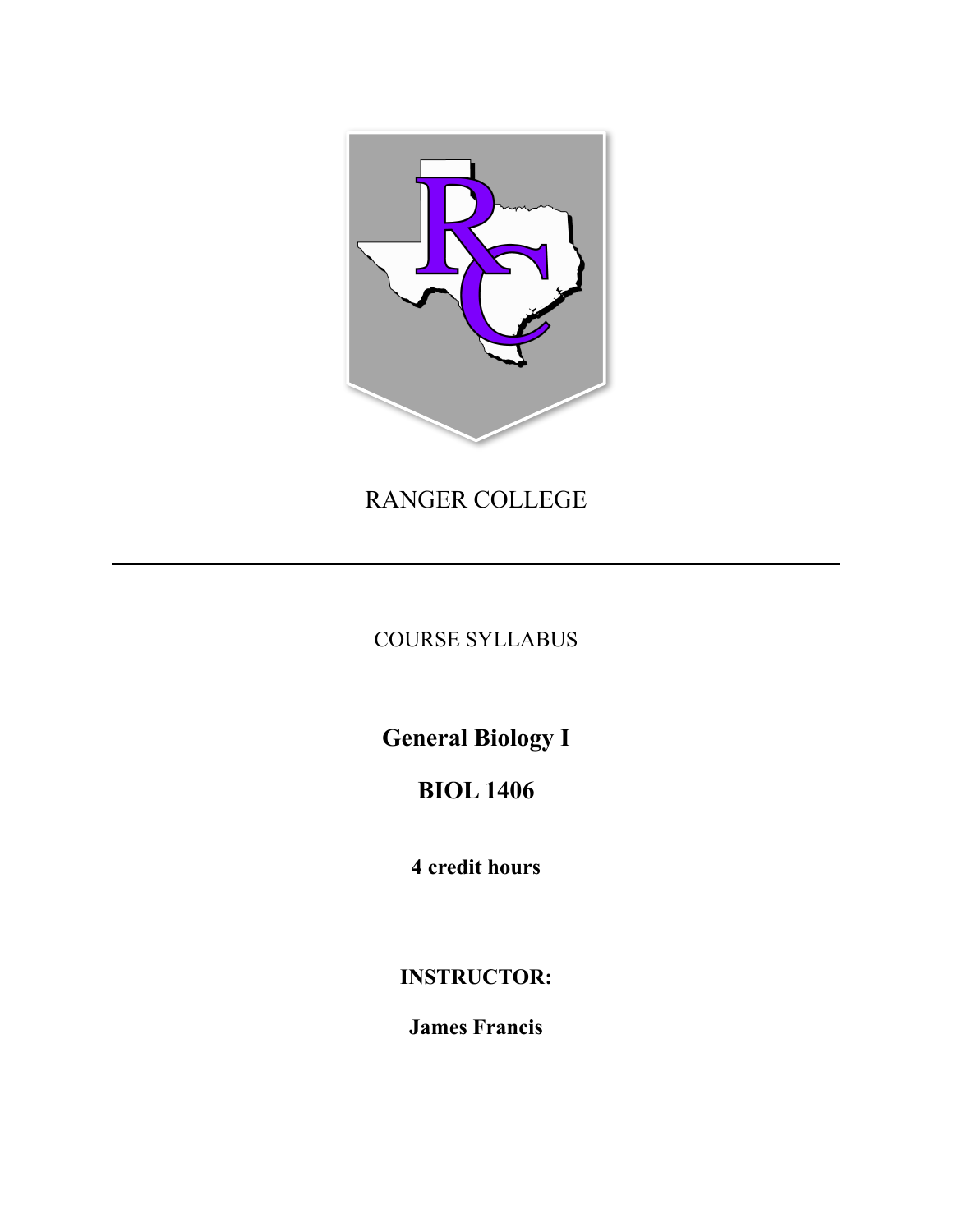| <b>INSTRUCTOR:</b>   | James Francis                                                        |
|----------------------|----------------------------------------------------------------------|
| EMAIL:               | <u>ifrancis@rangercollege.edu</u> (best method of contact)           |
| Office:              | Ranger (M&W): Academic 9; Erath (T&R): Faculty Office 2 or SciLab 2. |
| <b>OFFICE HOURS:</b> | Ranger: 11:00-11:30 AM(M & W), 3:30 (M); 1:00 - 1:40 PM (TR). I am   |
|                      | available Monday - Sunday from 9AM until 7PM, by email.              |

#### **Course Description**

Fundamental principles of living organisms will be studied, including physical and chemical properties of life, organization, function, evolutionary adaptation, and classification. Concepts of cytology, reproduction, genetics, and scientific reasoning are included.

### **Required Textbook and Course Materials**

**YOUR TEXTBOOK IS INCLUDED IN IncludEd!!! You will not receive a hard copy of the text but will have the option to order a loose-leaf copy once you have registered for the McGraw-Hill Connect website. The easiest and fastest method to get access to Connect is to go to "Start Here!", select "Get To Know Connect" and you will be taken to the website where you will register, pay for the Connect access & get started.** You MUST register through blackboard so that you will have access to the CONNECT site (with LABS), if you have trouble connecting to this please email me.

Connect Access Card for Biology: Concepts and Investigations

### **Course Purpose**

Life Science courses focus on describing, explaining and predicting natural phenomena using the scientific method. Courses involve the understanding of interactions among natural phenomena and the implications of scientific principles on the physical world and on human experiences.

#### **Learning Outcomes**

- 1. Describe the process of science as a way to understand the natural world.
- 2. Describe the cell as the basic unit of life.

 3. Describe the major metabolic pathways in cellular respiration and photosynthesis, and the role of enzymes and high-energy molecules, such as ATP, in these processes.

4. Describe the structure and expression of the genetic material in living organisms.

5. Describe the process of cellular division.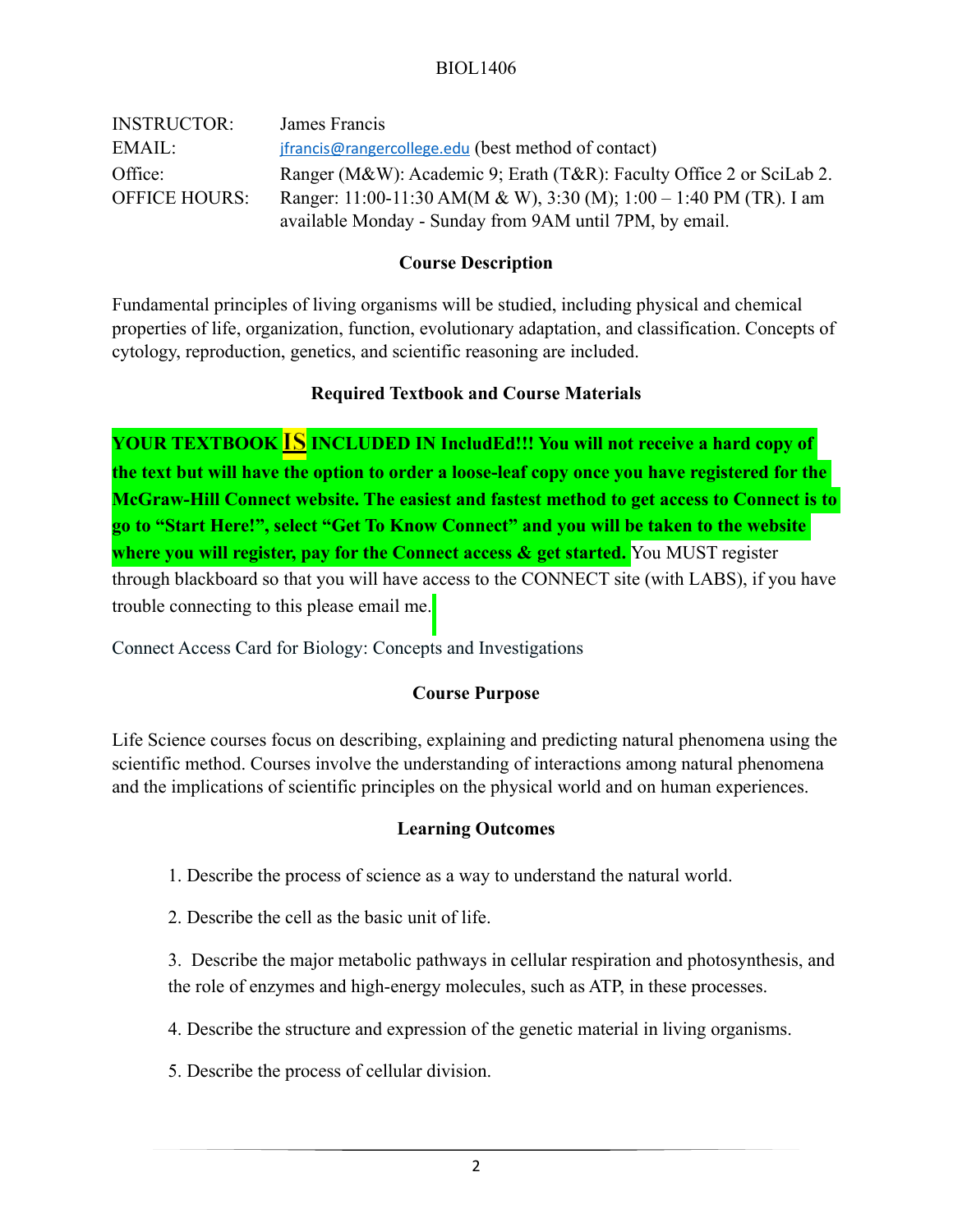- 6. Describe the mechanics of passing characteristics from parent to offspring.
- 7. Describe the mechanism of organic evolution and adaptation.

# **Methods of Instruction**

Reading/lectures/notes

Online practice, discussion boards, and homework through Lumen.

LearnSmart with Connect Lab Access

Labs in which major biological principles will be demonstrated by examination of specimens, conducting experiments and viewing videos.

### **Methods of Assessment**

**Lecture**: The lecture portion of the course comprises 75% of your final grade in BIOL 1406. Exams will cover all material discussed since the last exam and may consist of one or more of the following: 1) fill-in-the-blank questions, 2) short answer questions or short essay, 3) matching, 4) multiple choice

NOTICE: Lab will be 25% of the total grade for 1406. Though it is it's own course with it's own time slot, at the end of the semester it will be included with your overall 1406 grade.

Each question will be graded as correct or incorrect in accordance with information in the text and lectures. Each exam will carry equal weight in the average, including the Final Exam.

ONE LAB & 3 HOMEWORK (Practice/Learn Smart) will be dropped on the last day of class.

The course grade will be computed as follows:

ASSIGNMENTS 15%

DISCUSSION BOARDS 5%

UNIT EXAMS 30%

LAB 25%

### FINAL EXAM 25%

Letter grades will be assigned as follows:

Grading scale:  $A = 90-100\%$  B = 80-89 C = 70-79 D = 60-69 F = Below 60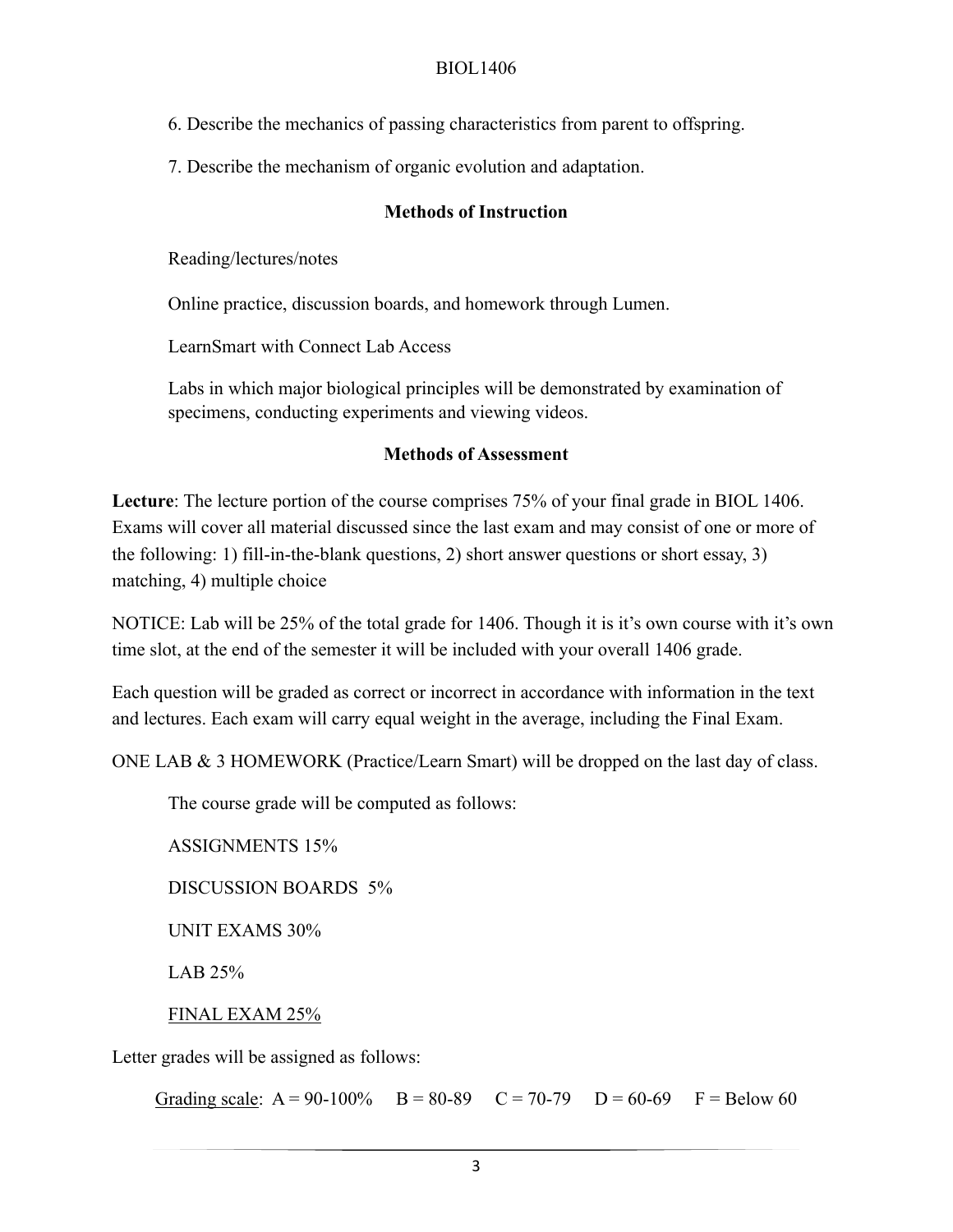# **Course/Classroom Policies**

Any student who is disruptive to the class or who does not abide by the classroom policies and rules as set forth by the instructor (whether verbally or in writing) will be dismissed from the class and may be dismissed from the course. Any student found with unauthorized notes (cheat sheets, electronic devices, etc.) during an exam or copying from another student's exam will be subject to disciplinary action. Any student misconduct will be reported to the Dean of Student Services.

All cell phones, pagers or similar devices should be turned off and placed out of sight during exams. No smoking or tobacco use is permitted in the building. If you smoke, please do not smoke near the entrance of the building.

**Extra Credit and Grading:** On occasion, you may be given the opportunity to earn extra credit points, but this is not guaranteed. The instructor reserves the right to give extra credit in the form of pop quizzes, rewards for attendance, assignments, bonus questions, or any other method deemed appropriate by the instructor.

As a human, I can make mistakes with questions or assignments. Please reach out if you have any questions about the grades or if you notice an error.

As far as grade rounding, I will take into consideration how involved you were in the course throughout the semester. The cutoff will be 1 point.

**Lecture and Exam Absences Policy:** The course catalog states: "Regular and punctual attendance in all classes and labs is considered essential for optimum academic success. If the student has the equivalence of three weeks of unofficial absences in a course in which he/she is currently enrolled, the instructor may drop the student from the course with a grade of ―F.

Unofficial absences are counted from the first day of class as listed in the College Calendar, regardless of the date of the student's registration. The only official absence is an authorized College activity, or an approved Leave of Absence. All work and/or assignments missed because of an official absence must be completed within two weeks or the official absence may count as unofficial. An official absence during the two-week period does not extend the deadline for the completion of assignments. Ranger College will excuse a student from attending classes or other required activities, including examinations, for the observance of a religious holy day and travel for that purpose. A student whose absence is excused may not be penalized for that absence and will be

4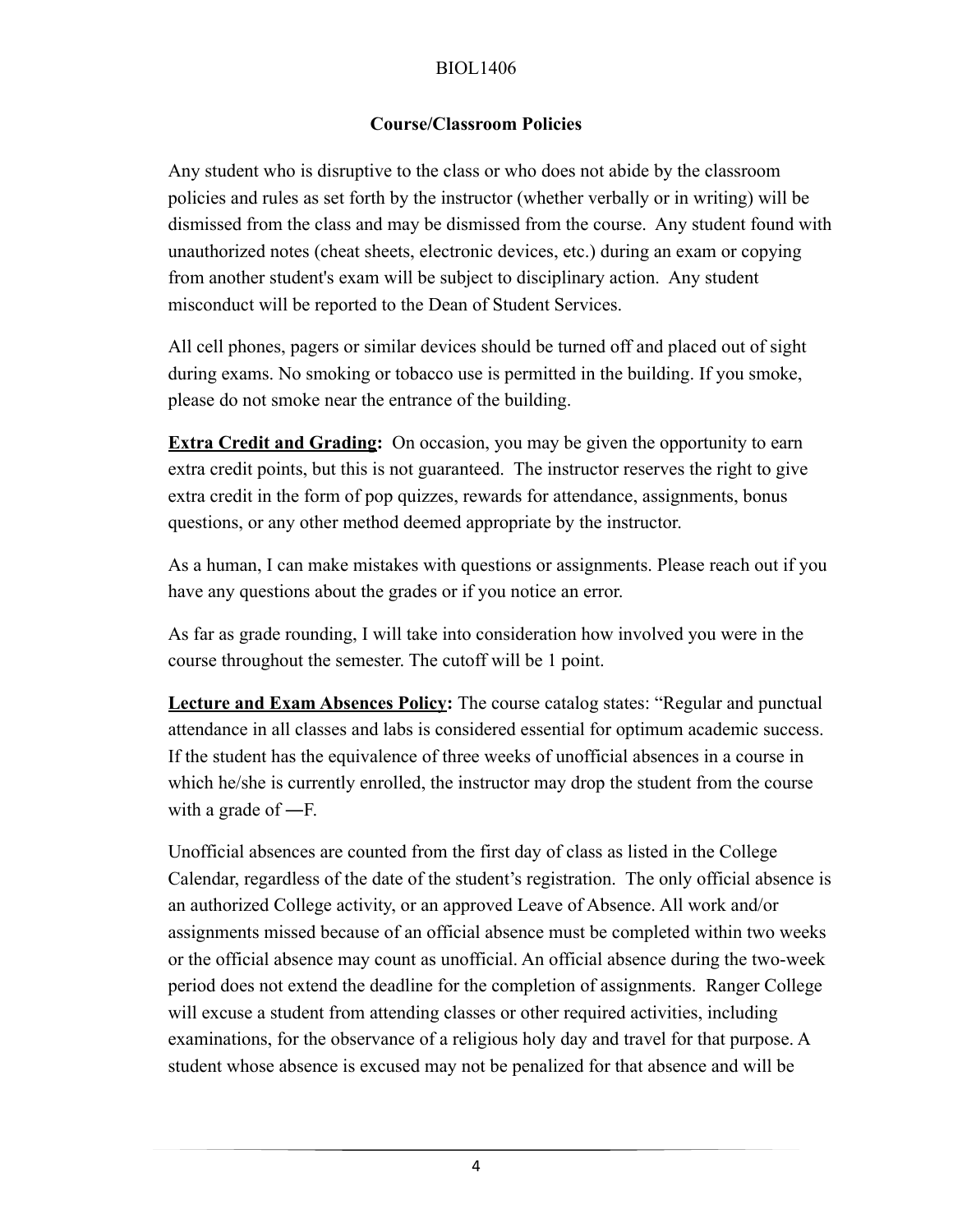allowed to take an examination or complete an assignment from which the student is excused within a reasonable time after the absence."

A student who misses any lecture is responsible for obtaining any missed material, notes, assignments, announcements, etc. Exams are obviously very important and should be taken seriously. Students should arrive early on the scheduled exam dates and times to avoid being tardy. Students who are tardy on exam dates will not be allowed to take the regular exam and will be allowed to schedule a make-up exam only if the tardy is excused. Make-up lecture exams are given only for exams missed due to an excused absence or excused tardy and may be given later in the semester. Any absence or tardy may be excused solely at the discretion of the instructor. Conflicts with work/job schedules are not considered a valid excuse for missing an exam. Speak to your job supervisor about the importance of class attendance and exam dates. You will not be allowed to make up any exams due to an unexcused absence or unexcused tardy, and you will receive a grade of Zero for the missed exam. You may be required to provide written documentation or evidence to substantiate the reason for any absence or tardy. Evidence to substantiate an excused absence or tardy may be required and authenticated prior to my scheduling a make-up lecture exam. It is the sole responsibility of the student to notify me of the intent to take a make-up and provide substantiating evidence within one week of missing an exam. **IN ORDER TO BE ELIGIBLE FOR A MAKEUP EXAM YOU MUST CONTACT ME PRIOR TO MISSING THE EXAM!!!** Failure to schedule a make-up exam within one week of missing an exam may result in the loss of make-up privilege. Make sure that you do not miss a scheduled make-up exam appointment, as it CANNOT be rescheduled. Make-up exams are normally more difficult than regular exams and may be in essay format to accommodate fairness to the students who took the regularly scheduled exam. Students are strongly urged to not miss any scheduled exams, as this could negatively impact your grade. You are required to take the Final Exam and there is **NO MAKEUP** for the Final Exam.

All assignments/labs/tests **DO HAVE DUE DATES** that will be strictly adhered to. All Learn Smart & Learn Smart Labs will auto-submit at the due date! Please pay attention to all due dates. These are included in the syllabus, the calendar  $\&$  there will be weekly announcements with due dates as well. FINAL EXAM may NOT be taken early, per Ranger College policy.

### **Non-Discrimination Statement**

Admissions, employment, and program policies of Ranger College are nondiscriminatory in regard to race, creed, color, sex, age, disability, and national origin.